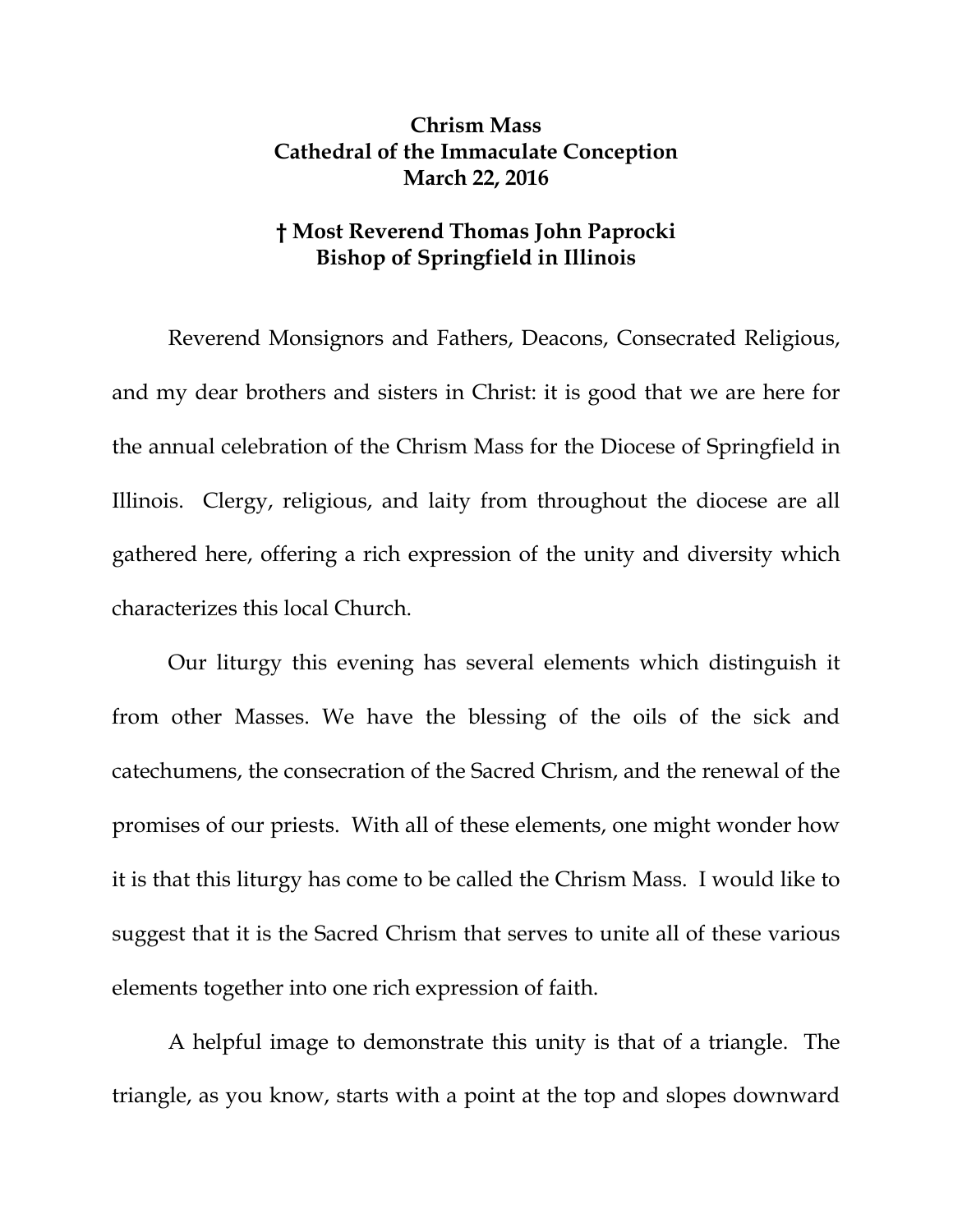diagonally, occupying a greater amount of space as it goes down. In the case of the Sacred Chrism, it too starts with a single point, as it is my role as the bishop of the diocese to do the prayer of consecration over the oil. You will notice, however, that the priests who are here in the sanctuary also assist me in this prayer, signifying the relationship that they have with me in collaborating with me in carrying out the priestly ministry entrusted to me as the shepherd of this local church, a collaboration which begins on the day of their ordination through the laying on of the bishop's hands and the anointing with this same Sacred Chrism.

The Sacred Chrism consecrated tonight will then be used in parishes throughout our diocese, particularly as the priests and deacons administer the Sacrament of Baptism. Here we see the connection with the Oil of Catechumens, as it is used in preparation for the reception of Baptism. Immediately after they are washed clean in the waters of Baptism, the newly baptized are consecrated with the Sacred Chrism as a sign of their entrance into the Body of Christ which is the Church. As they are being anointed with the Sacred Chrism, the priest or deacon says, "God the Father of our Lord Jesus Christ has freed you from sin and given you a new birth by water and the Holy Spirit. He now anoints with the chrism of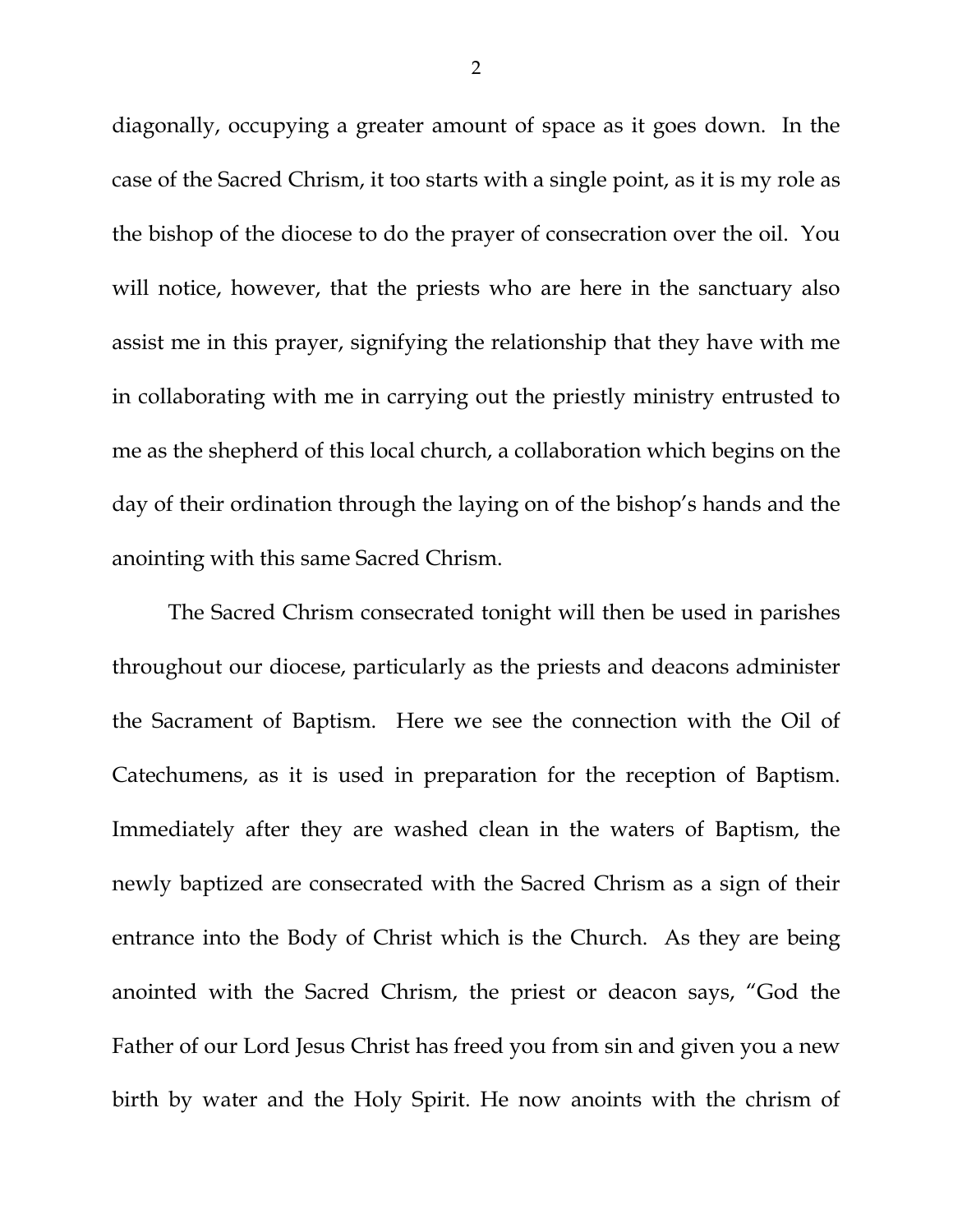salvation. As Christ was anointed Priest, Prophet, and King, so may you live always as a member of His body, sharing everlasting life. Amen." We see, then, how the Sacred Chrism "flows" down from the top, spreading out and uniting us together in this bond of God's grace.

This image of the triangle has traditionally been used when describing the Church. In particular, the image works well in describing the role of authority in the Church as it comes down from God through the shepherds of the Church, to the priests, and then down to the lay faithful. After the Second Vatican Council, however, some people scoffed at the triangle as an image for the Church, claiming that it focused too much on the hierarchy without fully appreciating the Council's insightful teaching on the Church as the People of God, a concept which seems to suggest more unity and equality throughout the Body of Christ.

Instead of doing away with a hierarchical, top-down view of the Church, the Council's teaching actually serves to support this image. It might help, however, to see it from a slightly different perspective by inverting the triangle to where the point is at the bottom, opening as it goes upward. This view shows that our authority as members of the clergy is ordered toward our serving you to assist you in your growth in holiness.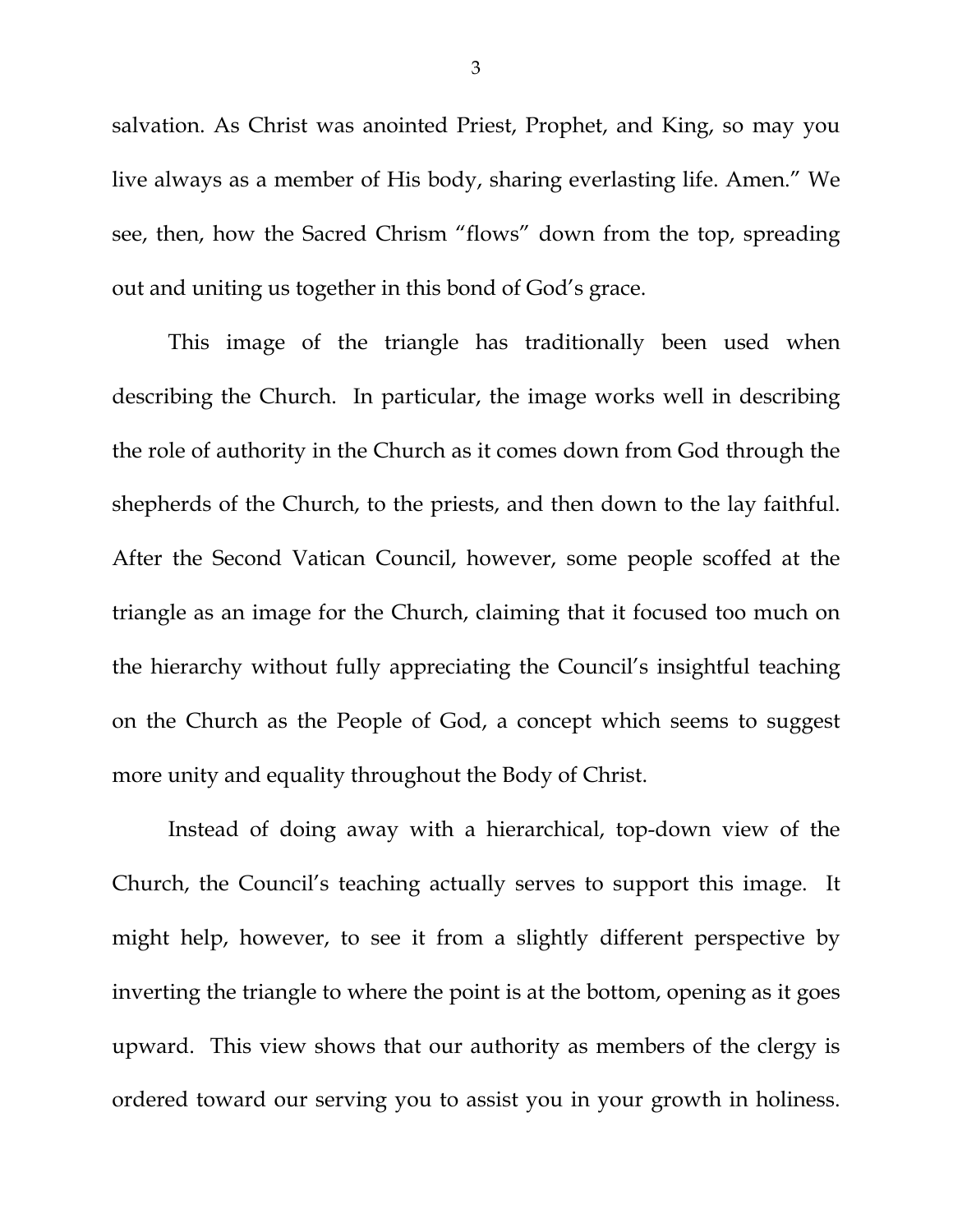In other words, the consecration that we receive in the Sacrament of Holy Orders is meant to support you in the consecration that you receive in Baptism and Confirmation, thus highlighting the unity that exists among us. This unity begins with Baptism and is sealed in the Sacrament of Confirmation, as the bishop anoints the forehead of the candidate with the Sacred Chrism, saying, "Be sealed with the gift of the Holy Spirit."

Seeing the Church from this perspective helps us to better understand the role of the ministerial priesthood as it relates to the rest of the faithful. When the priests renew their priestly promises after this homily, we need not see it as something exclusive, by which we set ourselves apart from the rest of the faithful, but rather as a pledge of to serve the faithful. While it is true that our role as ministerial priests is indeed essentially different and unique from the laity's role as members of the common priesthood of the faithful, this difference is always at the service of unity, never division.

I will then ask each of you to pray for your priests, that they may be "faithful as ministers of Christ, the High Priest, so that they may lead you to Him, who is the source of salvation."1 Your prayerful response will

4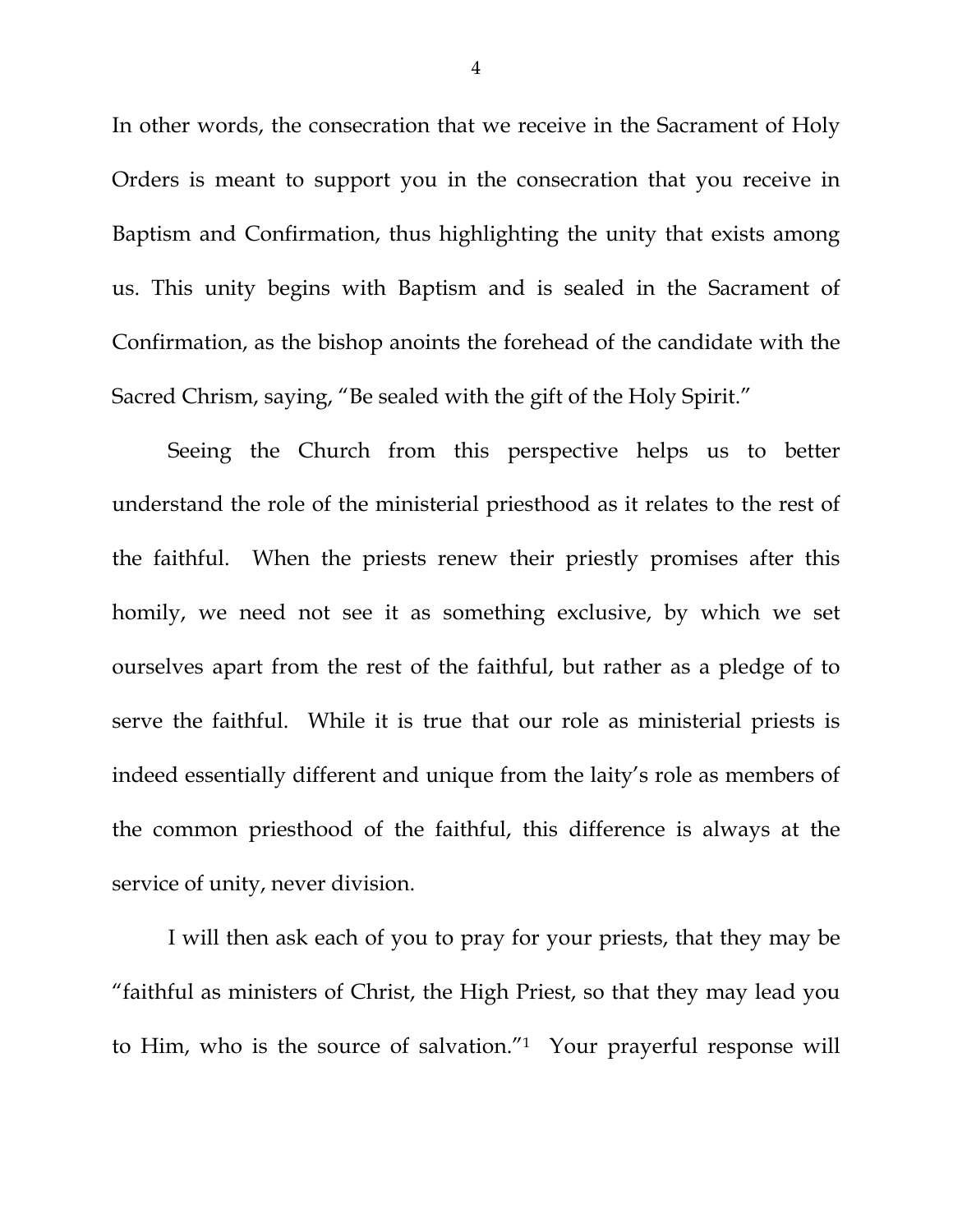attest to the fact that you see your priests in this way, as men consecrated to be of service to you and your journey toward eternal life.

To my brother priests, I want to encourage you to be renewed in this understanding of our relationship to the people of God, that we are men of service, "following Christ the Head and Shepherd, not seeking any gain, but moved only by zeal for souls."2 It is our great privilege to be a part of the foundation of this triangle which supports our people in their pursuit of holiness and lives of virtue.

Letting our hearts be moved by our encounter with the people whom we serve can be an exhausting task, and so the image of the inverted triangle should resonate with us. We sometimes feel the weight of all that our people experience coming down upon us. But we must not let ourselves be discouraged. Rather, we are called to see that this load that we help our people to carry is always ordered toward their growth in holiness. We must also never forget that as priests, this offering of ourselves in this role of service is *our* unique path to holiness, for it is the path that the Lord has chosen for us to get to Heaven.

 As we continue our journey through Holy Week, our attention is fixed on Jesus, our eternal high priest. We see how He willingly bears the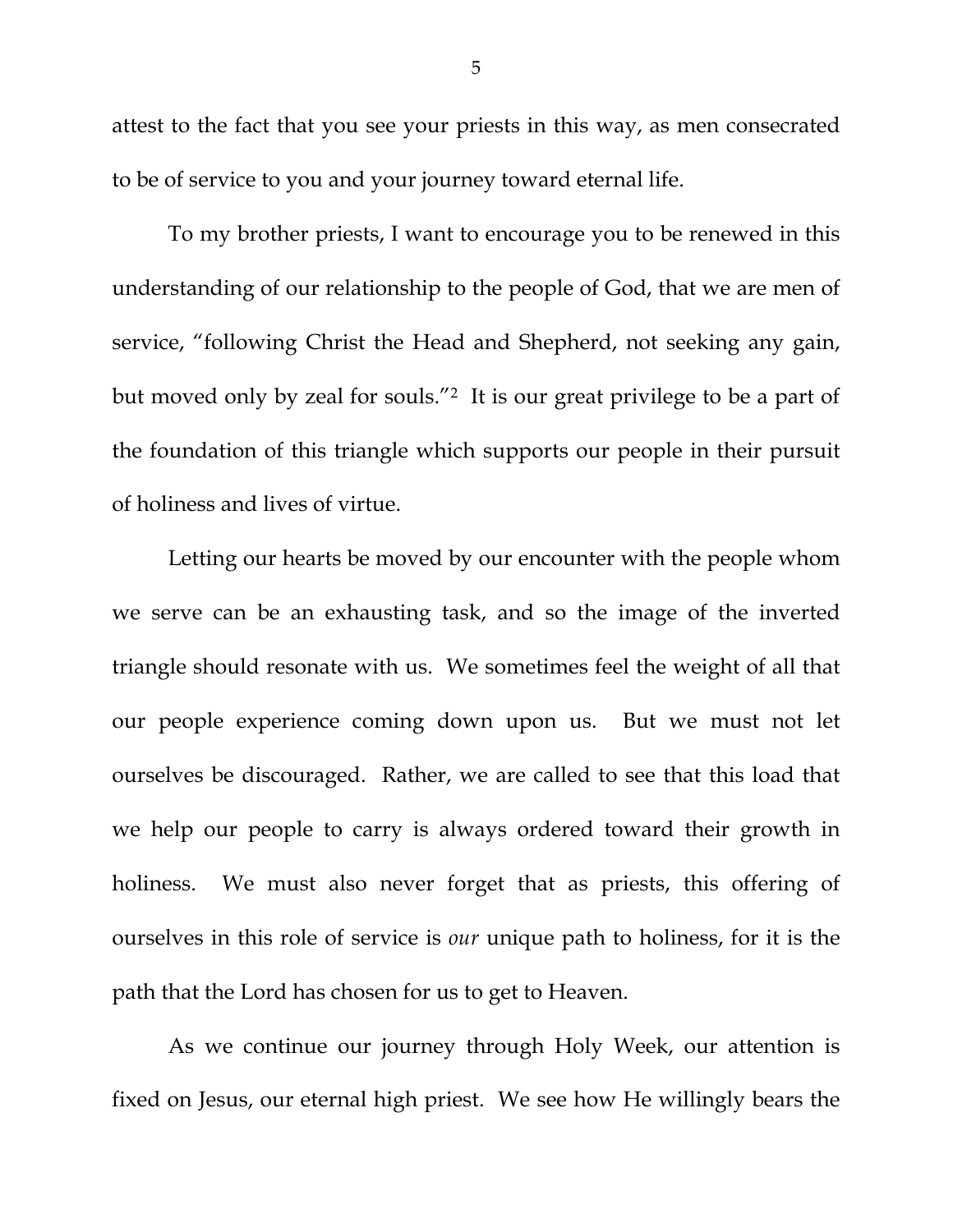Cross for our sins and we are all reminded, clergy and laity alike, that we never bear the burden of this life alone, but that Christ Himself is there to help us, allowing us to carry only that portion which He knows that we can handle.

 The fact that we are never alone, even in our sicknesses and infirmities, is manifested clearly in the Sacrament of the Anointing of the Sick. As the priest anoints the forehead of the sick person, he says, "Through this holy anointing, may the Lord in His love and mercy help you with the grace of the Holy Spirit," and then anointing the sick person's hands, he says, "May the Lord who frees you from sin, save you and raise you up."

 Let us continue to pray for one another and support one another in the various roles entrusted to us through the consecration that we have received in our particular state in life. May our reception of the Eucharist this evening strengthen our unity and banish every form of division that hinders us from being the People of God, called to journey together on this path of discipleship and stewardship as we work to build up the Kingdom of God in this diocese and throughout the world.

May God give us this grace. Amen.